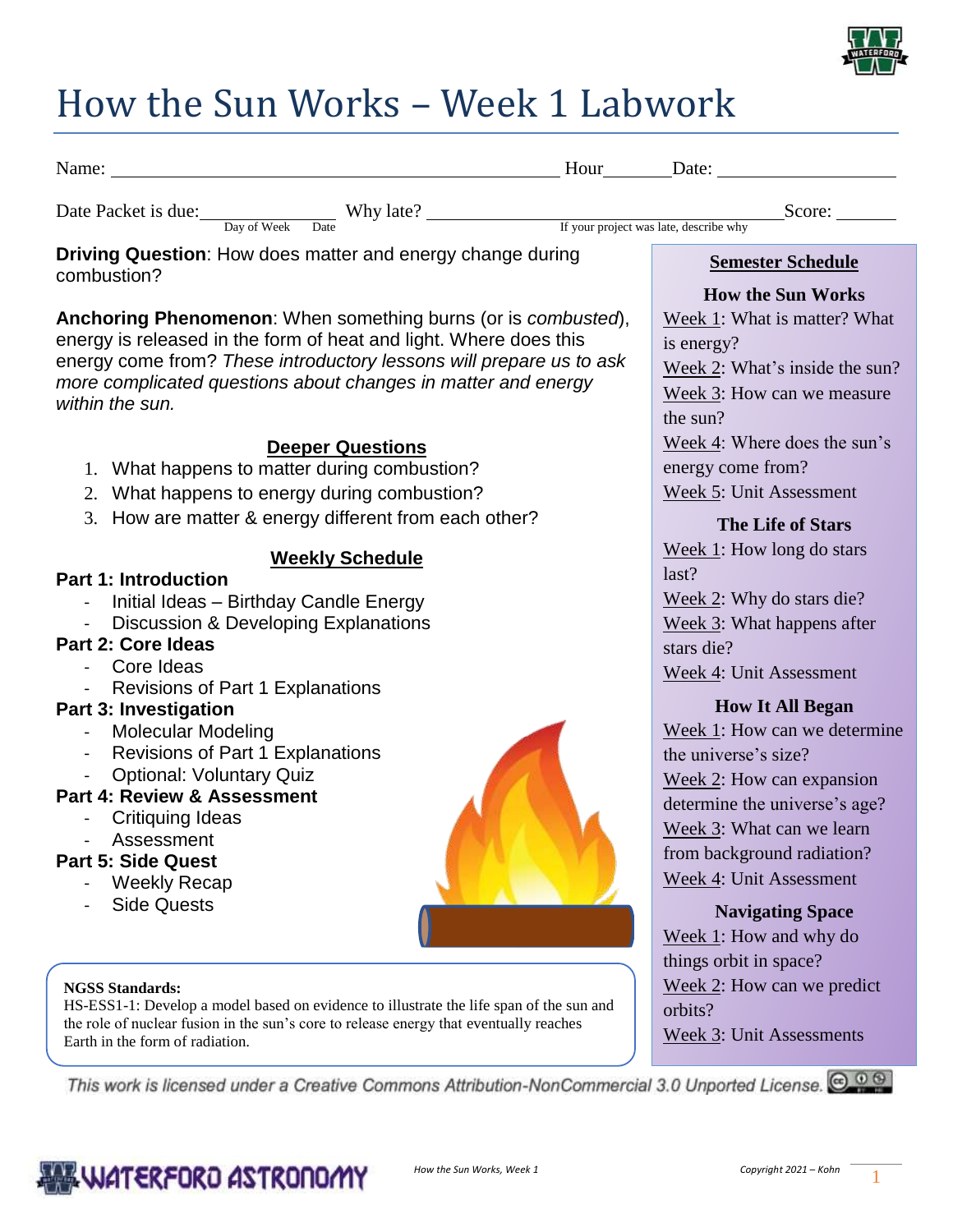

# Part 1: Introduction

**Overview:** In this activity, your group will use a simple example of a birthday candle to record your ideas about matter and energy. This will prepare you to address more complex questions about how matter and energy change within the sun.

**Directions**: Your instructor will provide your group with a small candle. After they ignite the candle, observe the flame. Then work with your group to address the questions below.

- **1. The fire releases heat and light (and possibly other forms of energy). Where is this energy coming from?**
- **2. What is the 'fuel' for this flame? What is happening to the atoms within this fuel as the flame burns?**
- **3.** As a candle burns, it seems like it disappears. Three students try to explain what happens to the candle as it burns. **Which of the following seems most accurate? Why?** 
	- a. Avery thinks that the atoms in the candle were turned into heat and light energy in the flame, and that the energy dissipated away. This causes a loss of mass.
	- b. Bristol thinks that the fire destroys the atoms in the candle, causing a release of energy that can be detected as light and heat.
	- c. Chandra thinks that the molecules that comprise the candle are being rearranged into new molecules that aren't visible to our eyes; this process gives off energy.
- 4. Like a flame on a birthday candle, the sun also releases light and heat energy. **In the space below, record how these examples are both similar and different.** It is ok if you are unsure at this time – record what you are currently thinking; if your thinking changes, you can revise this portion later.

| Similarities | Differences |  |
|--------------|-------------|--|
|              |             |  |
|              |             |  |
|              |             |  |
|              |             |  |
|              |             |  |

*Be prepared to discuss your ideas with other groups and/or as a class. If you have prior experiences or knowledge that can be helpful, please share this with when you are discussing your ideas.*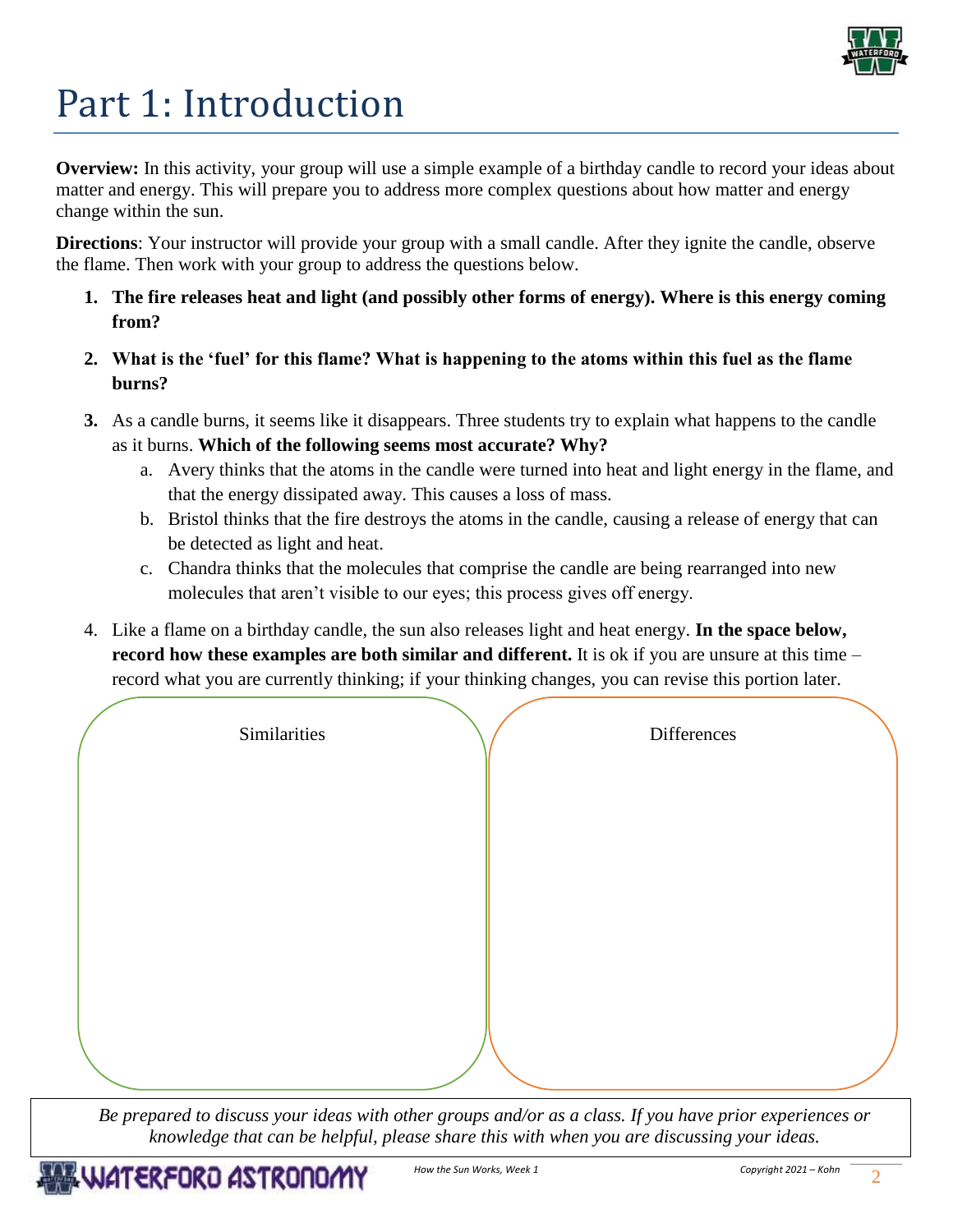

## Part 2: Core Ideas

**Overview**: In this activity, you will look at a short slideshow presentation. This will provide you with core ideas that will help you clarify your initial ideas. Your instructor will decide on how to implement this portion depending on your previous experience and capabilities with this content.

You will then work in small teams to answer the questions listed below. You should take notes in a notebook, on a dry erase board, or on scratch paper so that you are prepared to deliver your responses during the class discussion that will follow. *Note: your instructor may assign specific questions to your group if time is limited.* 

## **Core Ideas Presentation**: <https://bit.ly/WUHSAstroSunW1>

### **Driving Questions**:

- 1. What is the difference between matter and energy?
- 2. How are the following different from each other? *Atoms, mass, elements, molecules.*
- 3. If a substance gains *mass*, what is happening to the amount of *atoms* in that substance?
- 4. What are four kinds of energy? How are these all related to each other?
- 5. How can molecules contain energy if matter and energy are separate things?
- 6. What makes something a "fuel"? What determines the amount of energy contained within a molecule?
- 7. What do gasoline, ethanol, and sugar molecules have in common that make them "high energy" molecules?
- 8. Can we directly use the energy contained within high energy molecules? What has to happen in order for this energy to become available for use?
- 9. When we see flames during combustion, what is it that we're actually seeing?
- 10. Both ethanol and water are clear liquids. Why does ethanol burn but water does not?
- 11. Record your answer below: **What do you think happens to the atoms in a combusted substance?**

**Revising Explanations**: Return to your original explanation that you created at the end of Part 1. Based on this new information, how would you now respond to this question?

*I think that when the candle burned*…

- **All solids, liquids, and gases are made of tiny particles called atoms**. Multiple atoms can bond together to form molecules (*e.g., water molecules consist of 1 oxygen atom & 2 hydrogen atoms*).
- If something gains mass, it gains atoms. If it loses mass, it loses atoms. Atoms found on molecules can be rearranged to form new molecules.
- **Energy lasts forever.** Energy cannot be created or destroyed. Energy can exist as light, heat, motion, or as chemical energy stored in the bonds of molecules. Energy in one form can be transferred into a different form (*e.g., light energy can be transformed into heat energy*).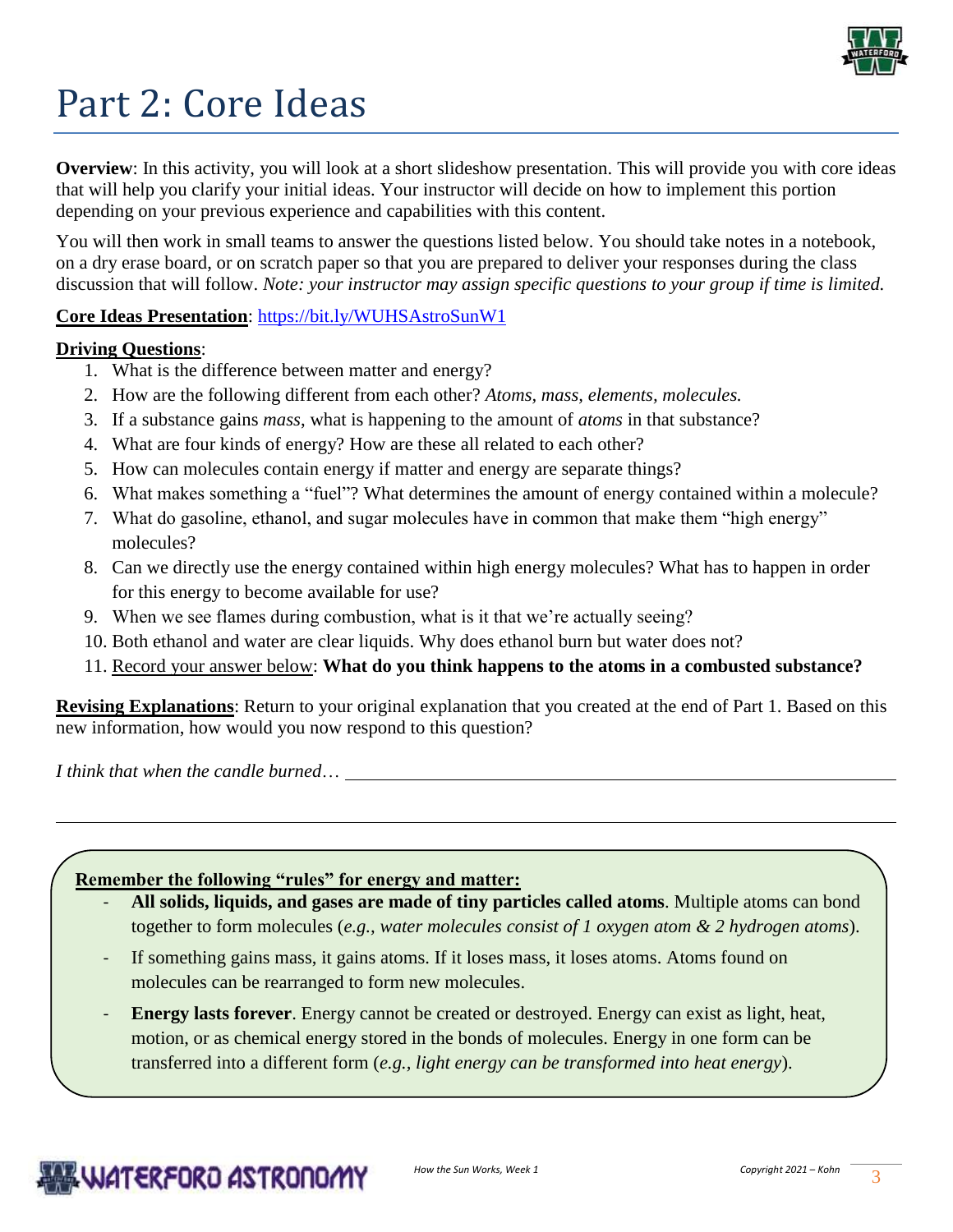

# Part 3: Investigation

**Overview:** In this activity, you will be using Play-doh to create models of key molecules in combustion. You will be creating models of a simple ethanol molecule rather than candle wax (paraffin) to make it easier.

**Directions**: Begin by answering the pre-investigation questions below. Then use the instructions on the following page to create each of your molecules out of Play-doh. Conclude by answering the post-investigation questions on this page. (*Note: your instructor may ask you to record your answers to questions using a different format, such as a whiteboard or online document*).

**Pre-Investigation Questions**: Answer these questions individually and in small groups before creating your Play-doh molecules. Your instructor will determine if/where you should record your answers (e.g., whiteboard, scratch paper, etc.). Your instructor may choose to assign specific questions to your group and/or may have you critique the responses of other groups for accuracy.

- 1. What is the difference between *matter* and *energy*? Provide examples of each in your response.
- 2. Can *matter* ever disappear or cease to exist? Can *energy* ever disappear or cease to exist?
- 3. What is an *atom*? Explain how *atoms* are different from *molecules*.
- 4. Carbon, oxygen, and hydrogen are different *elements*. What is an *element*?
- 5. Could a carbon atom become an oxygen atom through a process like combustion? Explain.
- 6. Can a molecule (which is *matter*) store *energy*? Explain.
- 7. Is it possible for the atoms found in combustible fuel (like ethanol) to change into energy? Explain
- 8. Could atoms in a solid or liquid molecule be rearranged to form a gas molecule? Explain.
- 9. How are the carbon dioxide  $(CO_2)$  and water  $(H_2O)$  molecules that are released during combustion related to the molecules in the fuel and oxygen?
- 10. Record your answer below: **What do you think happens to the atoms in a combusted substance?**

I think…

**Creating Your Play-Doh Molecules**: Use the instructions on the next page to create each of your molecules. Use your molecules as *scientific models* to help you improve and revise your answers to the questions above. In science, *models* are tools that help us clarify our thinking and make more accurate predictions. Models can be pictures, examples, scale models, or anything that helps us reason more accurately about a concept.

- **All solids, liquids, and gases are made of tiny particles called atoms**. Multiple atoms can bond together to form molecules (*e.g., water molecules consist of 1 oxygen atom & 2 hydrogen atoms*).
- If something gains mass, it gains atoms. If it loses mass, it loses atoms. Atoms found on molecules can be rearranged to form new molecules.
- **Energy lasts forever.** Energy cannot be created or destroyed. Energy can exist as light, heat, motion, or as chemical energy stored in the bonds of molecules. Energy in one form can be transferred into a different form (*e.g., light energy can be transformed into heat energy*).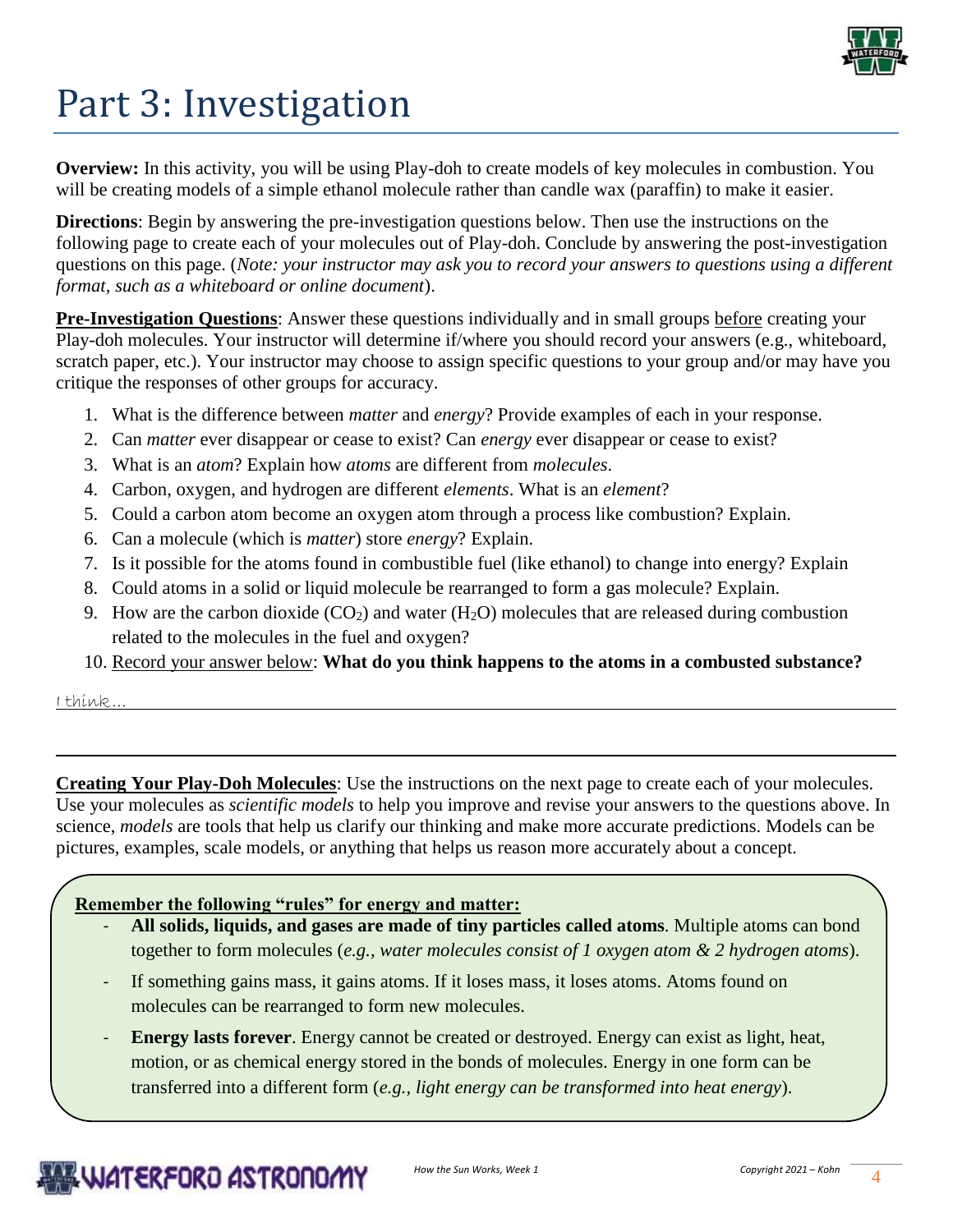

### **1) To create your molecules, you will need the following:**

- **For carbon dioxide (CO2)**
	- o Two balls of the same color to represent oxygen atoms
	- o One ball of a different color to represent a carbon atom
- **For water (H2O)**
	- o Two balls of a third color to represent hydrogen atoms
	- o One ball of a different color to represent an oxygen atom (use the same color for oxygen as you did for carbon dioxide)
- For oxygen  $(O_2)$ 
	- o Two balls of the same color to represent oxygen atoms (use the same color for oxygen as you did for carbon dioxide).
- **For an ethanol molecule (C2H5OH)**
	- o Using the same color as you used previously for oxygen, create one ball of that color for the oxygen molecule
	- o Using the same color as you used previously for carbon, create two balls of that color for the carbon atoms
	- o Using the same color as you used previously for hydrogen, create six balls of that color for the hydrogen atoms
	- o *Hint: all carbon atoms should have 4 toothpicks attached. All oxygen atoms should have 2 toothpicks attached. .*

**2) Using the pictures of each molecule as a guide, create each molecule out of the Play-doh atoms that you created. Use the toothpicks to represent the bonds between each atom in the molecule.**

Mark any **high energy bonds (C-C and C-H)** with a twist tie, piece of tape, string, or other physical marker (as determined by your instructor).

### **3) Based on the core ideas from this week, explain how each of these molecules relates to what happens when a substance is combusted.**

When you think you are finished, **raise your hand and show your instructor**. While you are waiting for their approval and after they give their approval, complete the post-investigation questions on the next page.

*This activity was successfully completed* (*instructor signature*)



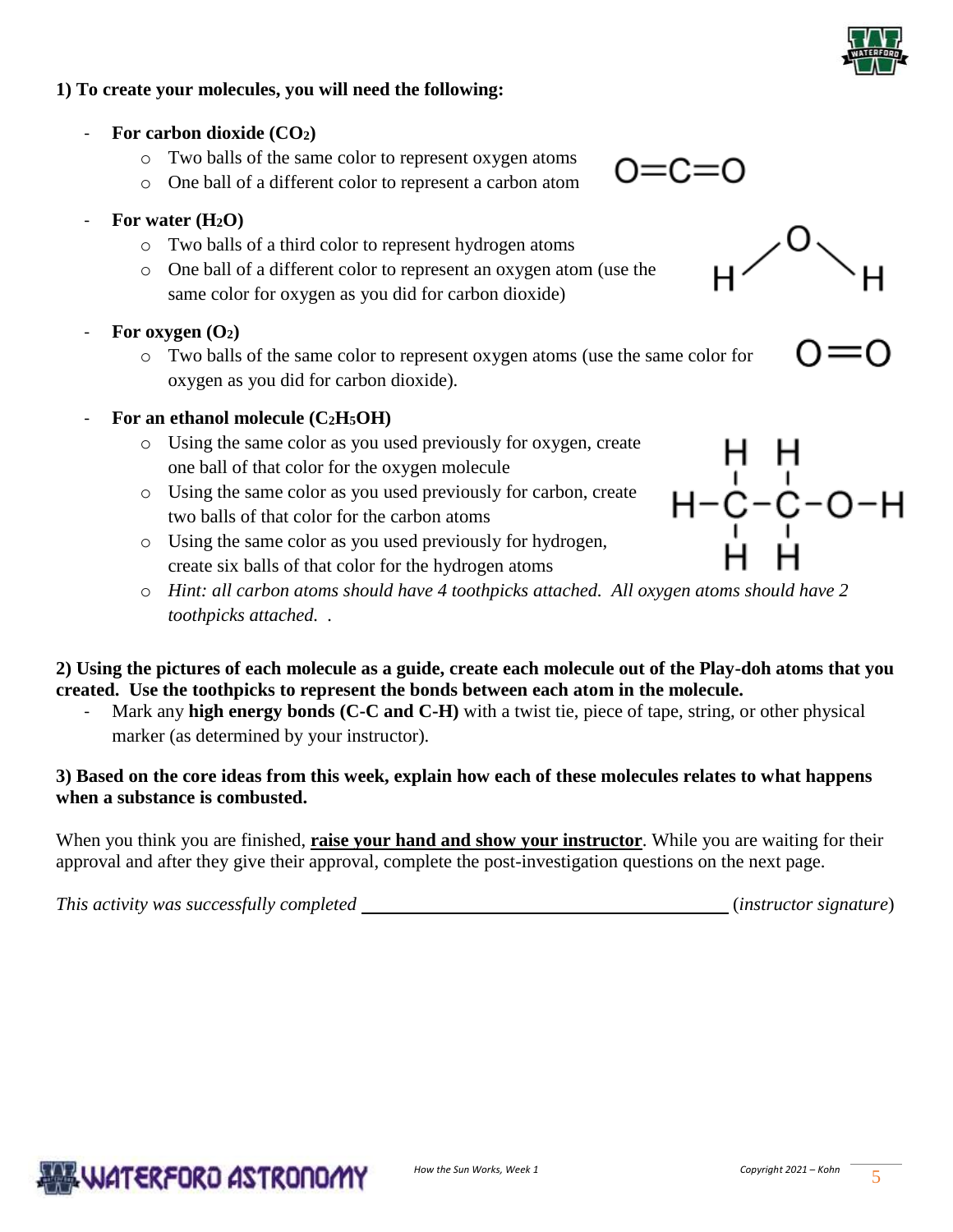

**Post- Investigation Questions**: Answer these questions after creating your Play-doh molecules. Make a mental note of how your thinking about these questions changed after creating your molecular models.

1. **How many carbon dioxide (CO2) and water (H2O) molecules could be made if you rearranged** *all* **the atoms found in ethanol (C<sub>2</sub>H<sub>5</sub>OH) and oxygen (O<sub>2</sub>)? Show your work below.** 

2. Are there any high-energy bonds (C-C or C-H) in ethanol ( $C_6H_12O_6$ ) and/or oxygen  $(O_2)$ ? **Are there any high-energy bonds (C-C or C-H) in carbon dioxide (CO2) or water (H2O)**? **How do you think that this relates to what we can observe during combustion?** 

3. **What do you think happens to the atoms in fuel when it is combusted?**

4. **What do you think happens to the chemical energy in fuel when it is combusted?**

**5.** A molecule of paraffin (candle wax) is shown below. This provides the fuel for a candle's flame. **How does this molecular structure enable combustion to occur?** 

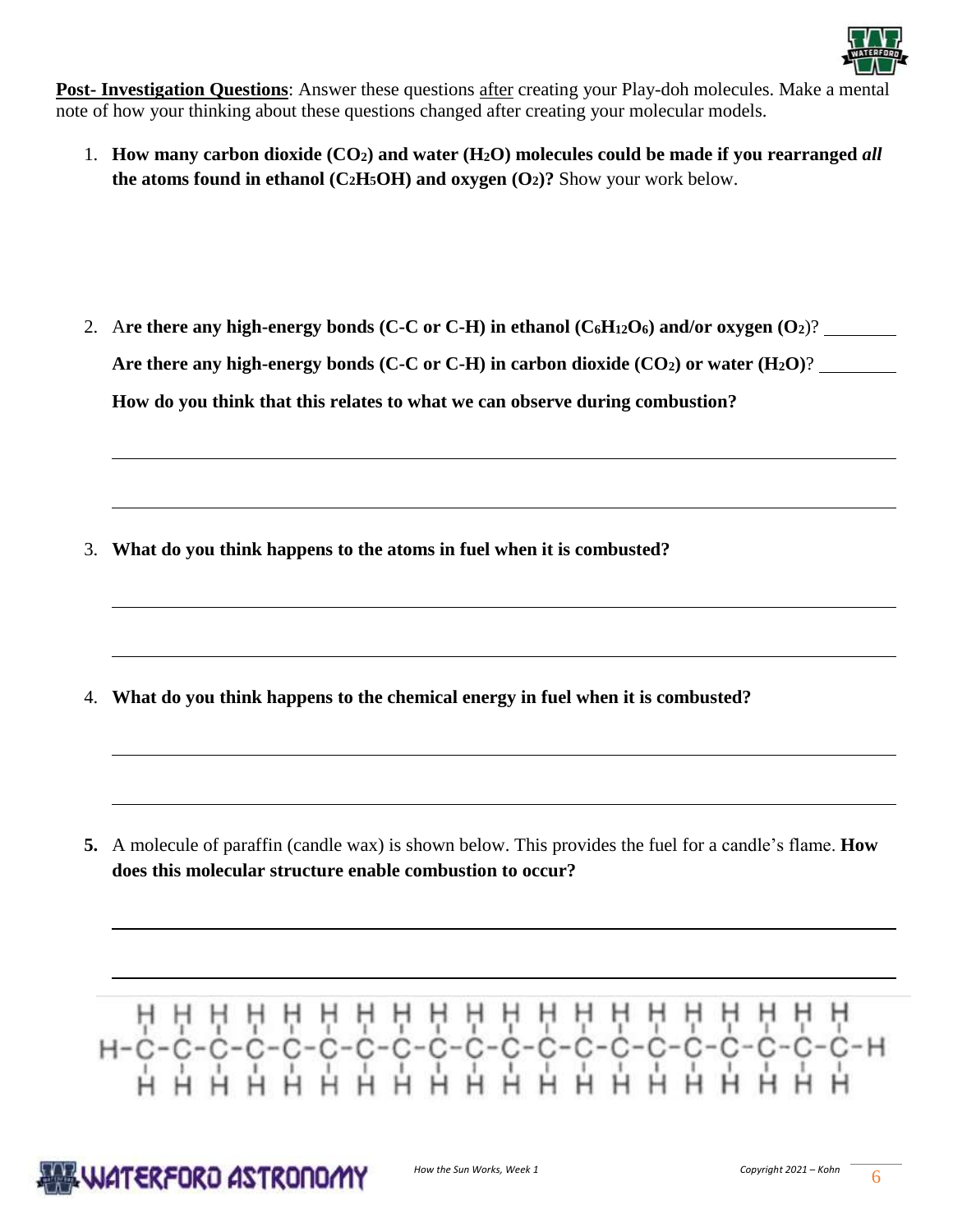

## Part 4: Review & Assessment

**Overview:** you will begin by reviewing the driving questions below in your small groups. For each objective, rank it as a 1 (*completely unsure*), 2 (*somewhat unsure*), or 3 (*completely sure*) based on your comfort with that objective. Then work in teams to create responses to the questions (your instructor will determine if you will answer all the questions or only a portion).

After you have had time to create your responses, you will critique the responses of another group before coming together as a whole class. Be sure to use the "rules" for matter and energy as you do so. You will conclude by completing an assessment for this week's ideas.

### **Driving Questions**

- 1. What is the difference between matter and energy?
- 2. How are the following different from each other? *Atoms, mass, elements, molecules.*
- 3. If a substance gains *mass*, what is happening to the amount of *atoms* in that substance?
- 4. What are four kinds of energy? How are these all related to each other?
- 5. How can molecules contain energy if matter and energy are separate things?
- 6. What makes something a "fuel"? What determines the amount of energy contained within a molecule?
- 7. What do gasoline, ethanol, and sugar molecules have in common that make them "high energy" molecules?
- 8. Can we directly use the energy contained within high energy molecules? What has to happen in order for this energy to become available for use?
- 9. When we see flames during combustion, what is it that we're actually seeing?
- 10. Both ethanol and water are clear liquids. Why does ethanol burn but water does not?

- **All solids, liquids, and gases are made of tiny particles called atoms**. Multiple atoms can bond together to form molecules (*e.g., water molecules consist of 1 oxygen atom & 2 hydrogen atoms*).
- If something gains mass, it gains atoms. If it loses mass, it loses atoms. Atoms found on molecules can be rearranged to form new molecules.
- **Energy lasts forever**. Energy cannot be created or destroyed. Energy can exist as light, heat, motion, or as chemical energy stored in the bonds of molecules. Energy in one form can be transferred into a different form (*e.g., light energy can be transformed into heat energy*).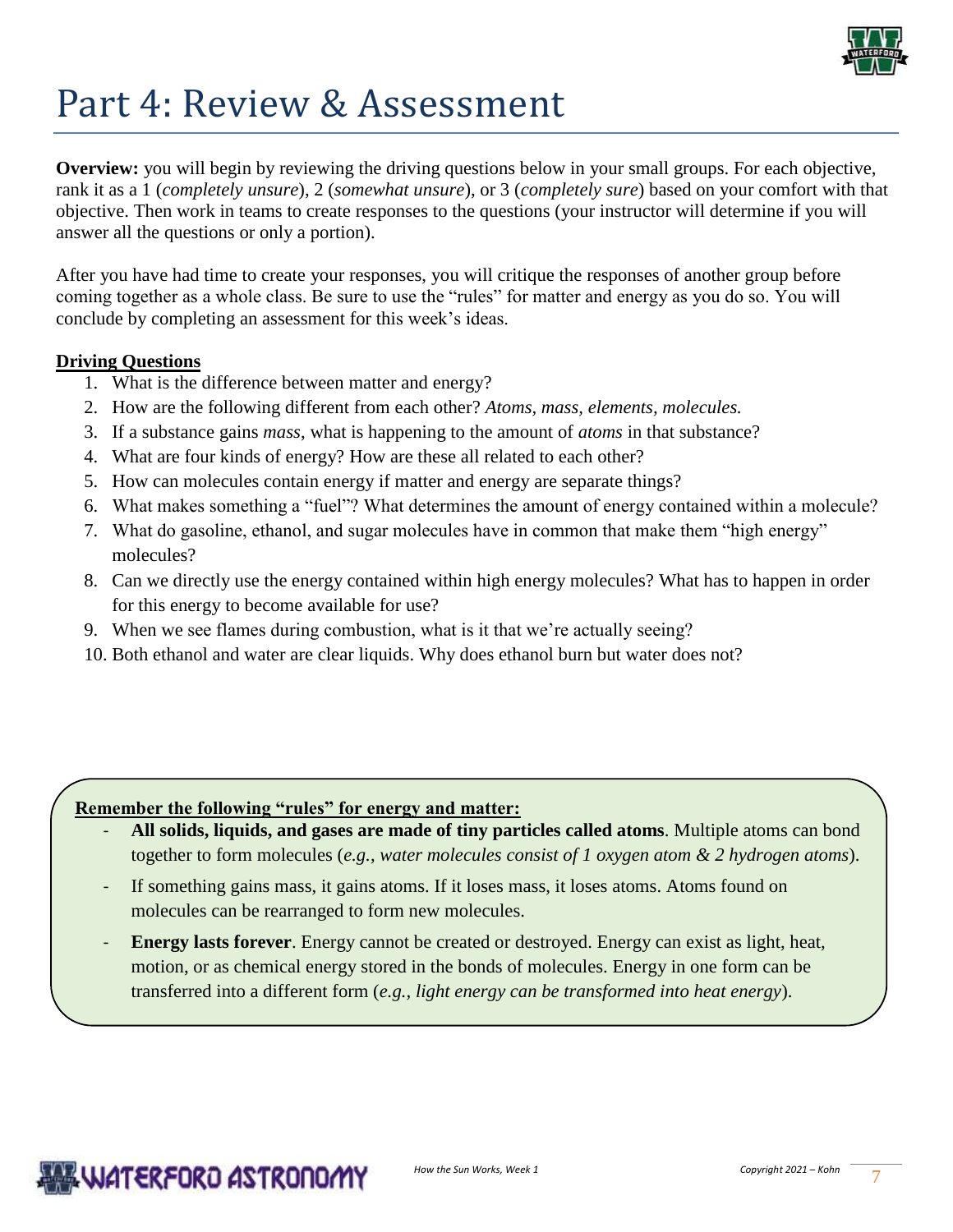

## Part 5: Side Quest

**Overview:** For this activity, you will begin with a recap of the things that you learned in this packet. You will then identify topics related to astronomy that you personally find interesting to investigate more deeply over the remainder of the semester.

### **Weekly Recap (use a whiteboard, scratch paper, online document, etc.)**

- Summarize everything that you have learned through this packet within your group. Try to identify the common themes, major ideas, and most important concepts from the content you have learned.
- 2. Is there anything that anyone still doesn't completely understand? Is there anything that anyone maybe disputes or disagrees with? Did anything seem particularly surprising or noteworthy?
- 3. What you think are the most important ideas and concepts that you have learned so far. Aim to have at least 5 or 6 ideas written down. It is ok to have more than this.

**Side Quest**: In this activity, you will begin to identify some topics related to astronomy to investigate more deeply over the course of the semester.

1. What are three topics within the field of astronomy that you personally find interesting and would like to investigate more deeply? Examples could include the Mars rover missions, the search for life on other planets, the international space station, and many others.

- 2. Of these options, circle or put a star next to the topic that you most find interesting.
- 3. Did anyone else in the class identify a similar topic as you for their most interesting option? Could you work as partners or in a team to develop a more in-depth presentation on this topic?
- 4. Use a textbook, internet browser, or other acceptable options to learn more about this topic. Use this information to a) determine if you are still interested in this topic, and b) select a narrower scope within this broader topic.
- 5. In the space below, summarize the topic that you would like to investigate as a semester-long side quest.

Check with your instructor to make sure that this topic is feasible but sufficiently in-depth for a full semester of independent work. If needed, you might consider doing multiple projects based on the other options listed above if this topic is not sufficient to fill a full semester.

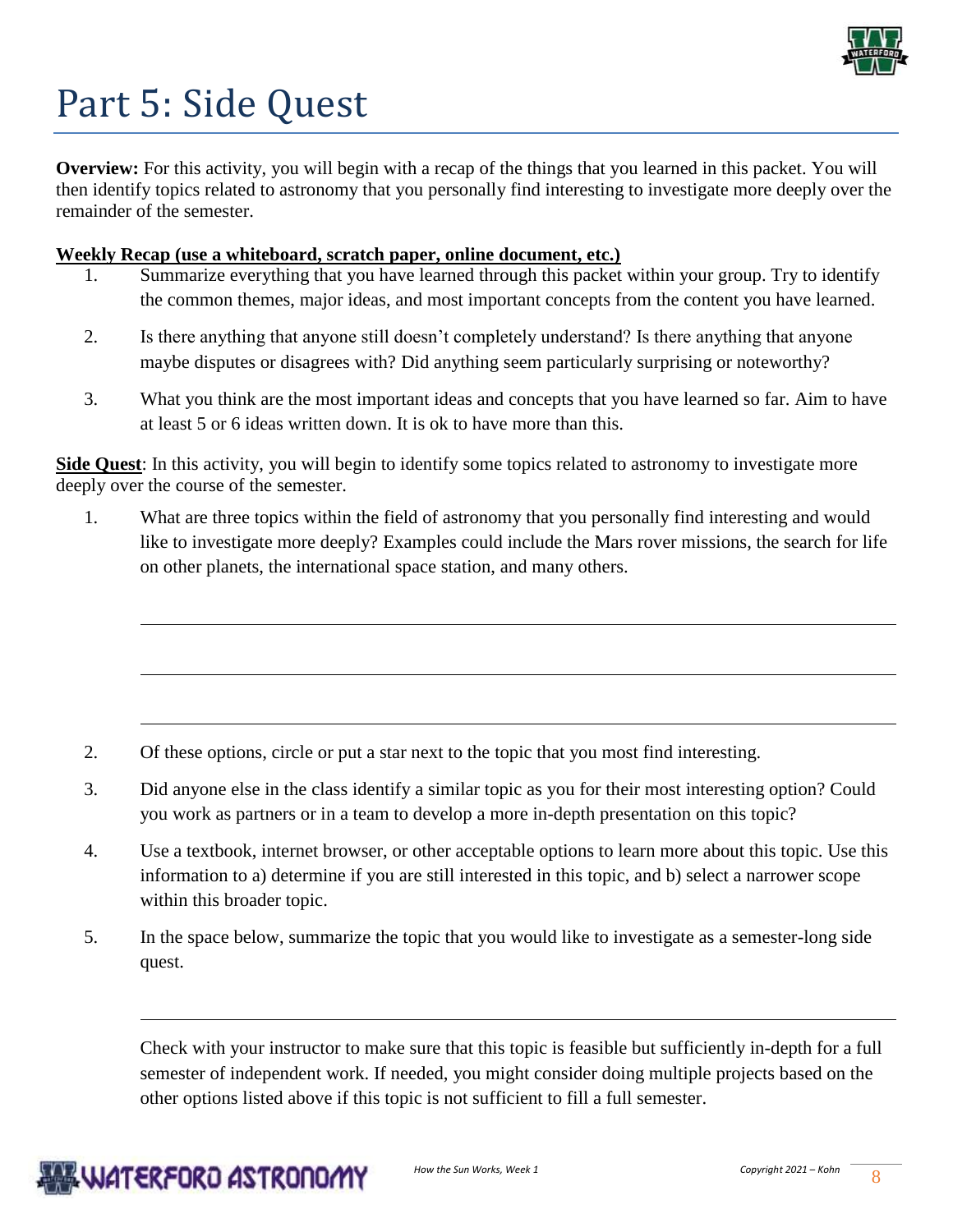

## How the Sun Works – Week 1 Assessment

| Name: | Hour | Jate | core:<br>5C. |  |
|-------|------|------|--------------|--|

**Directions**: A 3x5 notecard with *handwritten* notes can be used to guide your answers.

**Background**: A class was trying to determine what happens to wood when it burns in a campfire. Three students shared their ideas about what happens to *matter* in the wood during combustion.

## **1. Circle "Agree" or "Disagree" for each of the three claims below.**

a) Daryll: "The matter (atoms) in the wood turned into energy during the fire." Agree / Disagree

b) Marisol: "The matter and energy were "used up" and disappeared in the fire." Agree / Disagree

c) Bai: "The molecules in the wood were rearranged to form gases like water vapor and CO2." Agree / Disagree

## **2. Provide an explanation. Why did you agree or disagree with each student's claim?**

| b           |  |
|-------------|--|
| $\sim$<br>ັ |  |

Three students shared their ideas about what happens to the *energy* during combustion.

## **3. Circle "Agree" or "Disagree" for each of the three claims below.**

a) Daryll: "The chemical energy in the wood molecules is changed to heat and light energy." Agree / Disagree b) Marisol: "The wood and oxygen molecules are being converted into energy." Agree / Disagree c) Bai: "Wood cannot contain energy because matter and energy are different things." Agree / Disagree

## **4. Provide an explanation. Why did you agree or disagree with each student's claim?**

| a |  |  |
|---|--|--|
|   |  |  |
|   |  |  |

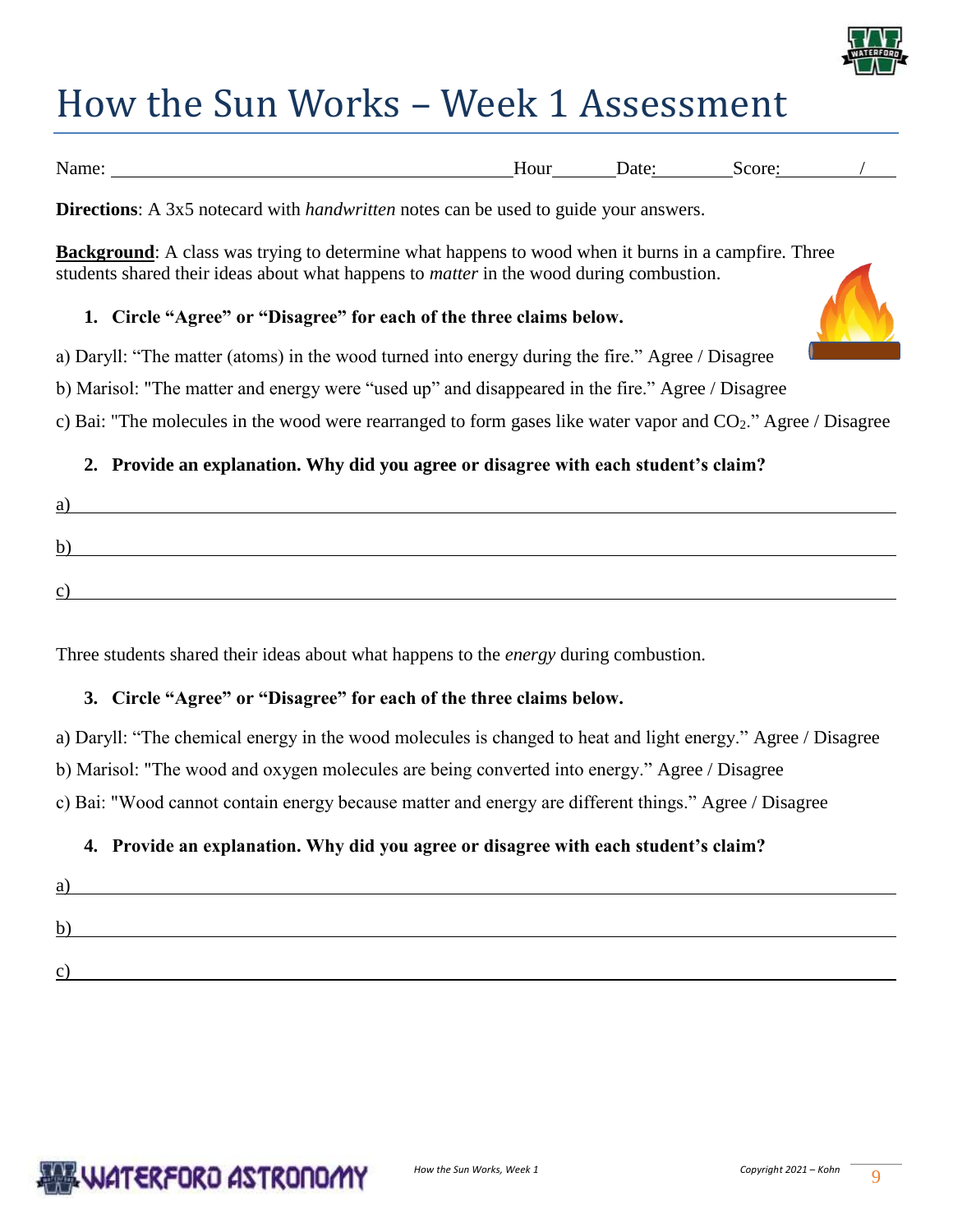

- 5. As a log is burning on a campfire, a large amount of energy is being given off in the form of heat and light. **Where did this energy come from**?
	- a. It came from the air around the log.
	- b. This energy was created by the fire.
	- c. It came from the molecules within the log.
	- d. It came from spark that started the fire.
- 6. **Why did you choose this answer? Explain your reasoning for the question above**:

7. After a log burns for a while, it weighs less than it originally did before it was burned. What happened to some of the matter that used to be in the log? **Select True or False for the following statements**.

*Some matter from the log was converted into*

- $T/F$  Ashes
- $T / F$  Carbon Dioxide (CO<sub>2</sub>)
- T / F Heat and Light Energy
- $T / F$  Water Vapor (H<sub>2</sub>O)
- 8. Campers around the fire are eating potato chips with a high fat content. A fat molecule is shown above  $\uparrow$

**Based on this molecular structure, could these chips be combusted? Yes No** 

**Explain:**

- **All solids, liquids, and gases are made of tiny particles called atoms**. Multiple atoms can bond together to form molecules (*e.g., water molecules consist of 1 oxygen atom & 2 hydrogen atoms*).
- If something gains mass, it gains atoms. If it loses mass, it loses atoms. Atoms found on molecules can be rearranged to form new molecules.
- **Energy lasts forever**. Energy cannot be created or destroyed. Energy can exist as light, heat, motion, or as chemical energy stored in the bonds of molecules. Energy in one form can be transferred into a different form (*e.g., light energy can be transformed into heat energy*).





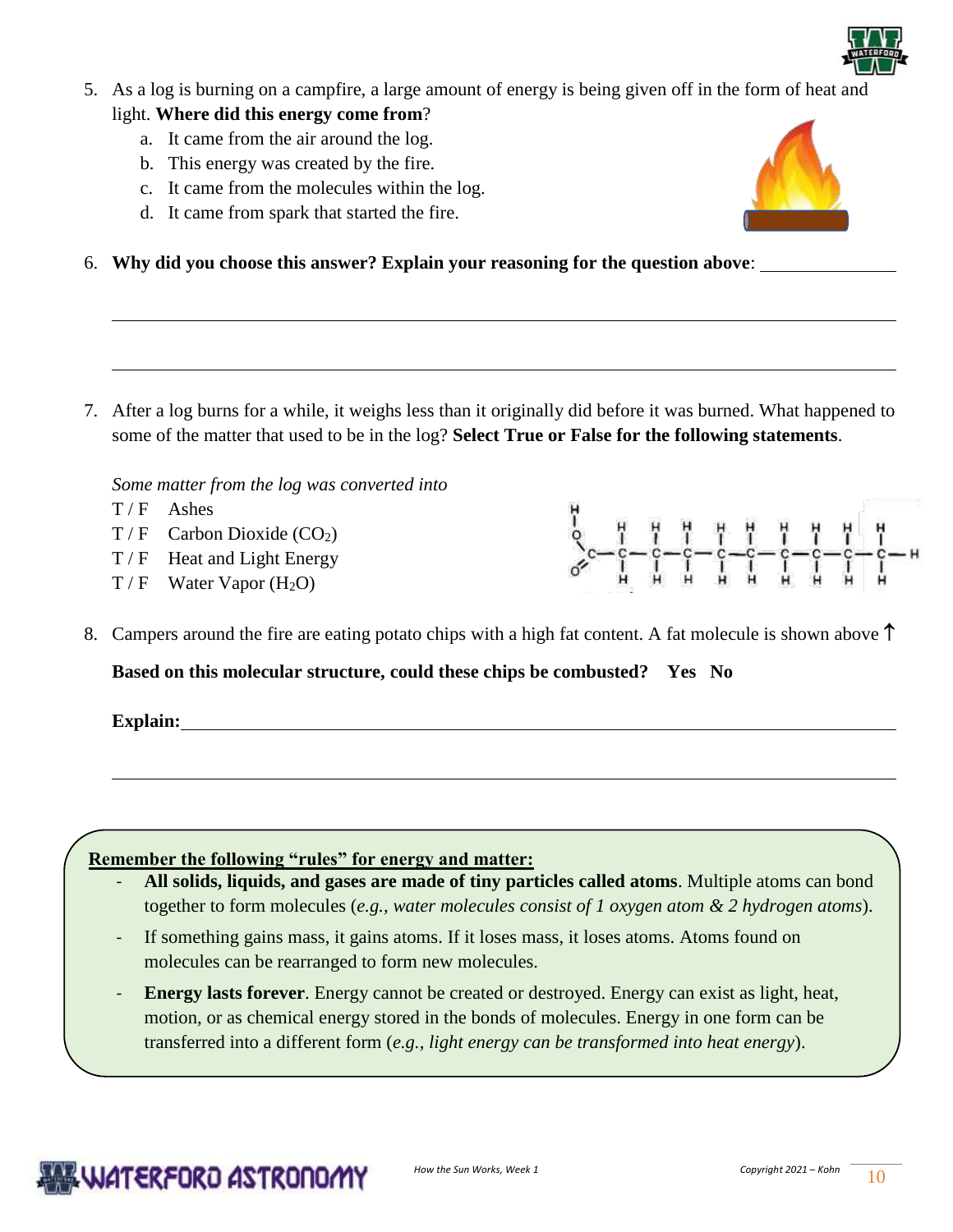

## Goals for Productive Discussions and Nine Talk Moves

#### **Goal: Individual students share, expand and clarify their own thinking**

**1. Time to Think:** 

Partner Talk

Writing as Think Time

Wait Time

**2. Say More:** "Can you say more about that?" "What do you mean by that?" "Can you give an example?"

#### **3. So, Are You Saying…?:**

"So, let me see if I've got what you're saying. Are you saying…?" (always leaving space for the original student to agree or disagree and say more)

#### **Goal: Students listen carefully to one another**

#### **4. Who Can Rephrase or Repeat?**

"Who can repeat what Javon just said or put it into their own words?" (After a partner talk) "What did your partner say?"

#### **Goal: Students deepen their reasoning**

#### **5. Asking for Evidence or Reasoning:**

"Why do you think that?" "What's your evidence?" "How did you arrive at that conclusion?" "Is there anything in the text that made you think that?"

#### **6. Challenge or Counterexample:**

"Does it always work that way?" "How does that idea square with Sonia's example?" "What if it had been a copper cube instead?"

#### **Goal: Students think with others**

#### **7. Agree/Disagree and Why?:**

"Do you agree/disagree? (And why?)" "Are you saying the same thing as Jelya or something different, and if it's different, how is it different?" "What do people think about what Vannia said?"

"Does anyone want to respond to that idea?"

#### **8. Add On:**

"Who can add onto the idea that Jamal is building?" "Can anyone take that suggestion and push it a little further?"

#### **9. Explaining What Someone Else Means:**

"Who can explain what Aisha means when she says that?" "Who thinks they could explain in their words why Simon came up with that answer?" "Why do you think he said that?"

*Source: [https://inquiryproject.terc.edu/shared/pd/TalkScience\\_Primer.pdf](https://inquiryproject.terc.edu/shared/pd/TalkScience_Primer.pdf)*